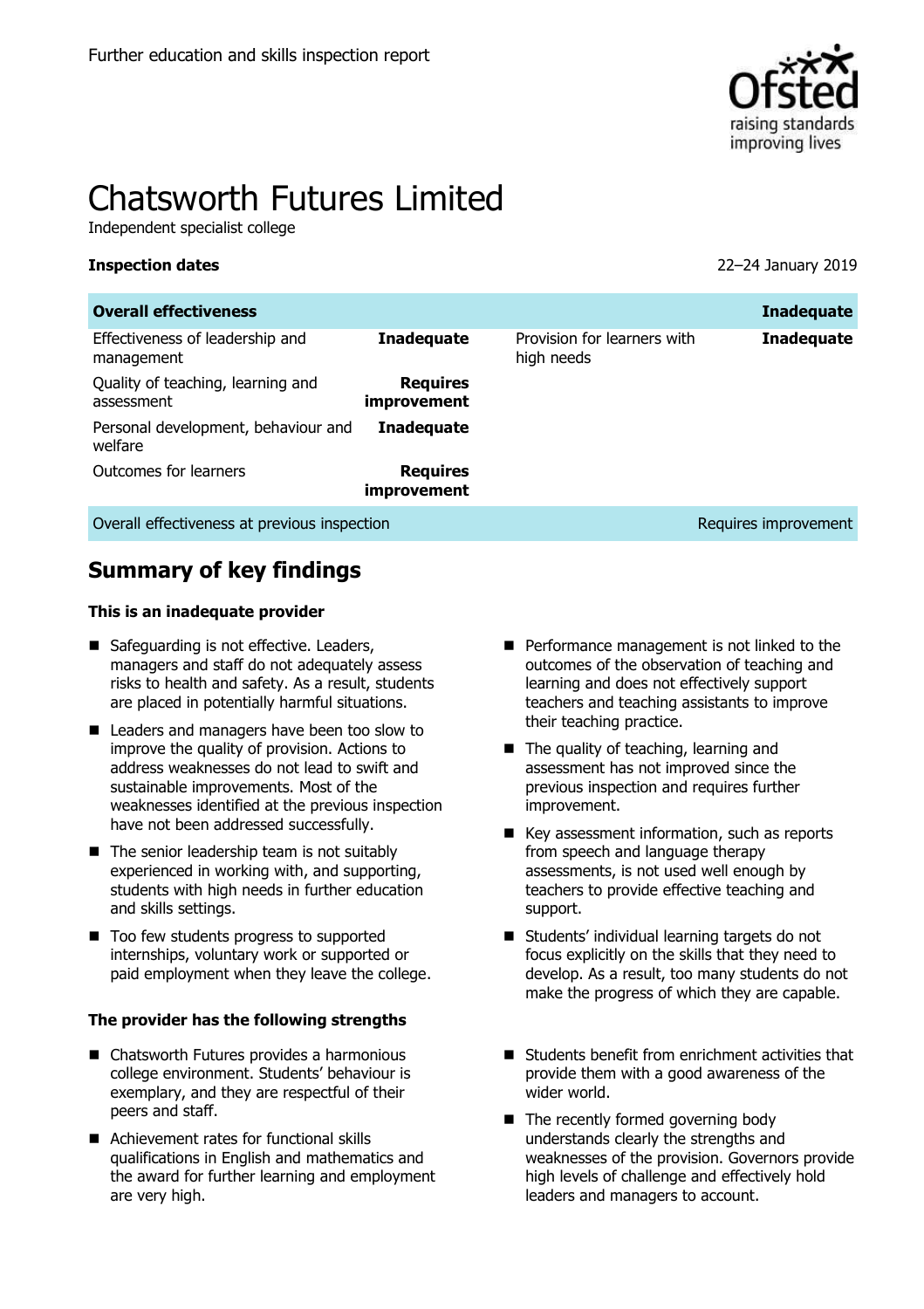

# **Full report**

### **Information about the provider**

- Chatsworth Futures Limited (Chatsworth Futures) joined Chatsworth Multi-Academy Trust in September 2018. The trust is made up of Chatsworth High School and Community College and Chatsworth Futures. The college moved to new premises in Swinton, Salford in September 2018. The premises were used previously as a primary school. The college is co-located with local authority specialist provision for students aged 11 to 16. The college provides day provision for young people aged 19 to 25 who have high and very high special educational needs. All students are funded as day placements.
- Students study on programmes that are at, or below, entry level. At the time of the inspection, Chatsworth Futures had 15 students on roll. Eleven students have progressed from Chatsworth High School and Community College, a school that caters for pupils with severe learning difficulties, profound or multiple learning difficulties and autism spectrum disorder. Four students have come from other settings.

### **What does the provider need to do to improve further?**

- Leaders and managers must act urgently to address health and safety issues, including the assessment of risk, to ensure that students are kept safe from potential harm.
- Ensure that the senior leadership team has suitable leaders who have experience of working with, and supporting, students with high needs in further education and skills settings.
- **IMPROVE QUALITY IMPROVEMENT PROCESSES SWIFTLY SO that actions to address weaknesses are** successful and result in sustained improvements to the quality of provision.
- Improve students' progression from the college so that more progress to volunteering, supported internships, supported employment or paid employment.
- Ensure that performance management is linked to the outcomes of the observation of teaching and learning so that teachers and teaching assistants develop their skills and improve their teaching practice.
- Leaders, managers and governors must improve quickly the quality of teaching, learning and assessment by:
	- ensuring that teachers use key information about students to provide effective teaching and support that meet students' individual needs
	- improving the setting of targets for students so that they are sufficiently personalised and help students to make good progress
	- focusing explicitly on the skills students need to develop in order to reach their full potential.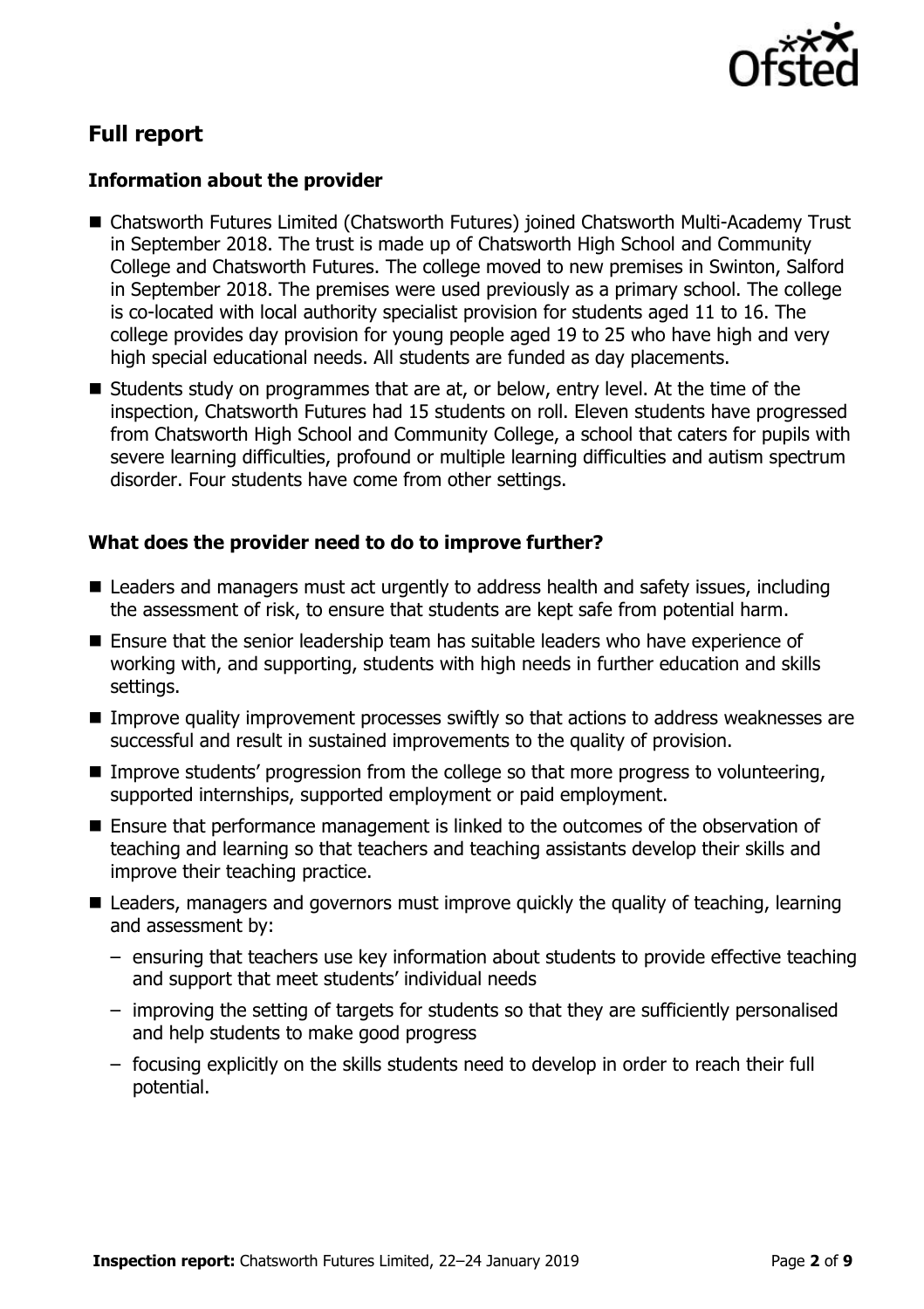

# **Inspection judgements**

#### **Effectiveness of leadership and management Inadequate**

- Chatsworth Futures Limited became part of the Chatsworth Multi-Academy Trust in September 2018. Shortly before the inspection, the only senior leader with experience of working with students with high needs in a further education and skills setting resigned from their post at the college. The process of recruitment for a replacement vice-principal has not yet formally commenced. The senior leadership team currently lacks the knowledge, skills and expertise to work with, and support, students with high needs.
- Senior leaders have not acted quickly enough to address the weaknesses identified at the previous inspection. Leaders do not consistently monitor or evaluate improvement actions. As a result, most weaknesses identified at the previous inspection remain.
- Quality improvement processes, which were identified as a weakness at the previous inspection, remain insufficiently rigorous. The self-assessment report is too descriptive, lacks evaluation and, as a result, is overly optimistic. The resulting quality improvement plan is unwieldy and unhelpful in supporting leaders and managers to make rapid and sustainable improvements.
- Performance management processes for staff require further improvement. Teachers and teaching assistants have annual appraisals and receive improvement targets for the coming year. However, staff are not involved sufficiently in setting and reviewing their own targets. Although leaders and managers review teachers' targets three times per year, they are too generic, insufficiently personalised and do not reflect outcomes from observations of teaching and learning. As a result, performance management does not support staff to develop their skills or improve their teaching practice. Targets for the executive headteacher focus mainly on the multi-academy trust (MAT). Targets relating to leadership of the college are unrealistic.
- The curriculum is not fully aligned to students' individual needs, particularly in preparing students for adulthood and challenging the most able. As a result, students do not reach their full potential.
- Teachers and teaching assistants benefit from a range of staff development activities to improve their skills, such as understanding autism spectrum disorder and strategies for crisis intervention and prevention. However, observations of teaching and learning fail to identify specific training needs. Staff do not share good practice at the college or across the MAT to improve their teaching practice.
- The college is a harmonious environment. Students treat their peers and staff respectfully. Students enjoy their time at the college.

#### **The governance of the provider**

■ The governing body of Chatsworth Futures was formed in September 2018, when the college became part of Chatsworth Multi-Academy Trust. Governors have a wide breadth of skills and experience across education, health and social care. They have a good understanding of the provision's strengths and weaknesses, particularly in teaching and learning, and the challenges that leaders and managers face. Governors provide strong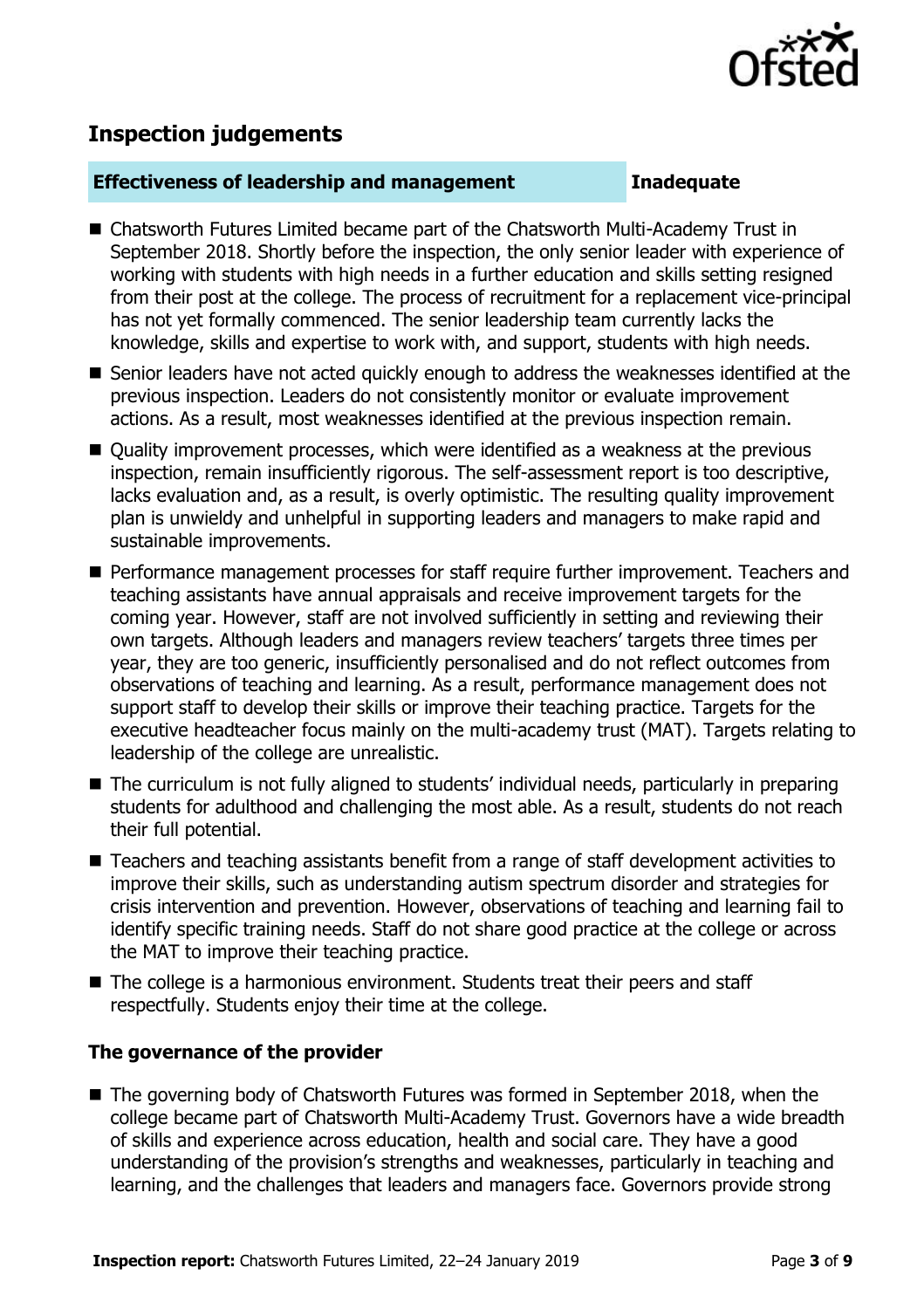

challenge to senior leaders.

Governors have expressed concerns to the executive headteacher about the capacity, skills and expertise of leaders and managers to lead the provision. The executive headteacher rightly acknowledges that this issue needs to be resolved urgently.

### **Safeguarding**

- The arrangements for safeguarding are not effective.
- Leaders and managers do not adequately address health and safety matters. Their lack of leadership oversight and monitoring of health and safety means that students are not protected from potential risks and are exposed to harmful situations. Leaders failed to act quickly enough to address the significant concerns raised by inspectors.
- Leaders, managers and staff do not assess risks to health and safety sufficiently. Risk assessments are generic and do not identify key hazards such as the safe storage of tools or risks in the classroom. All staff have completed training in health and safety but this is not evident in practice.
- The single central record is accurate. Staff are trained in, and updated frequently on, safeguarding, including the 'Prevent' duty.

### **Quality of teaching, learning and assessment Requires improvement**

- Too many teachers do not use effectively the wide range of available assessment information, including specialist assessments such as speech and language therapy, to inform planning or to meet the individual needs of students. Teachers and teaching assistants do not implement strategies consistently to support and promote students' communication and positive behaviour. As a result, students, particularly the most able, make slow progress. A few students make good progress in developing their communication skills when working in the community, for example when cleaning the local church.
- A minority of staff do not have sufficiently high expectations for what students can achieve. In many classroom-based and practical activities, students work on the same tasks, many of which are not challenging enough for the most able students. The use of technology to support and enhance students' learning is limited. As a result, too few students make the progress of which they are capable.
- The most able students do not develop independence and autonomy quickly enough in the classroom. Teachers and teaching assistants intervene too frequently in learning activities and complete tasks for students. Teachers do not give students sufficient time to develop their knowledge and understanding or to complete their activities. Consequently, a minority of students do not achieve their targets or develop their skills sufficiently.
- Teachers' and teaching assistants' reviews of students' progress are not sufficiently rigorous. Annual assessment reviews focus on the targets set by teachers and not the individual outcomes identified on the student's education, health and care (EHC) plan. Consequently, it is unclear whether the individual outcomes on the EHC plans have been achieved.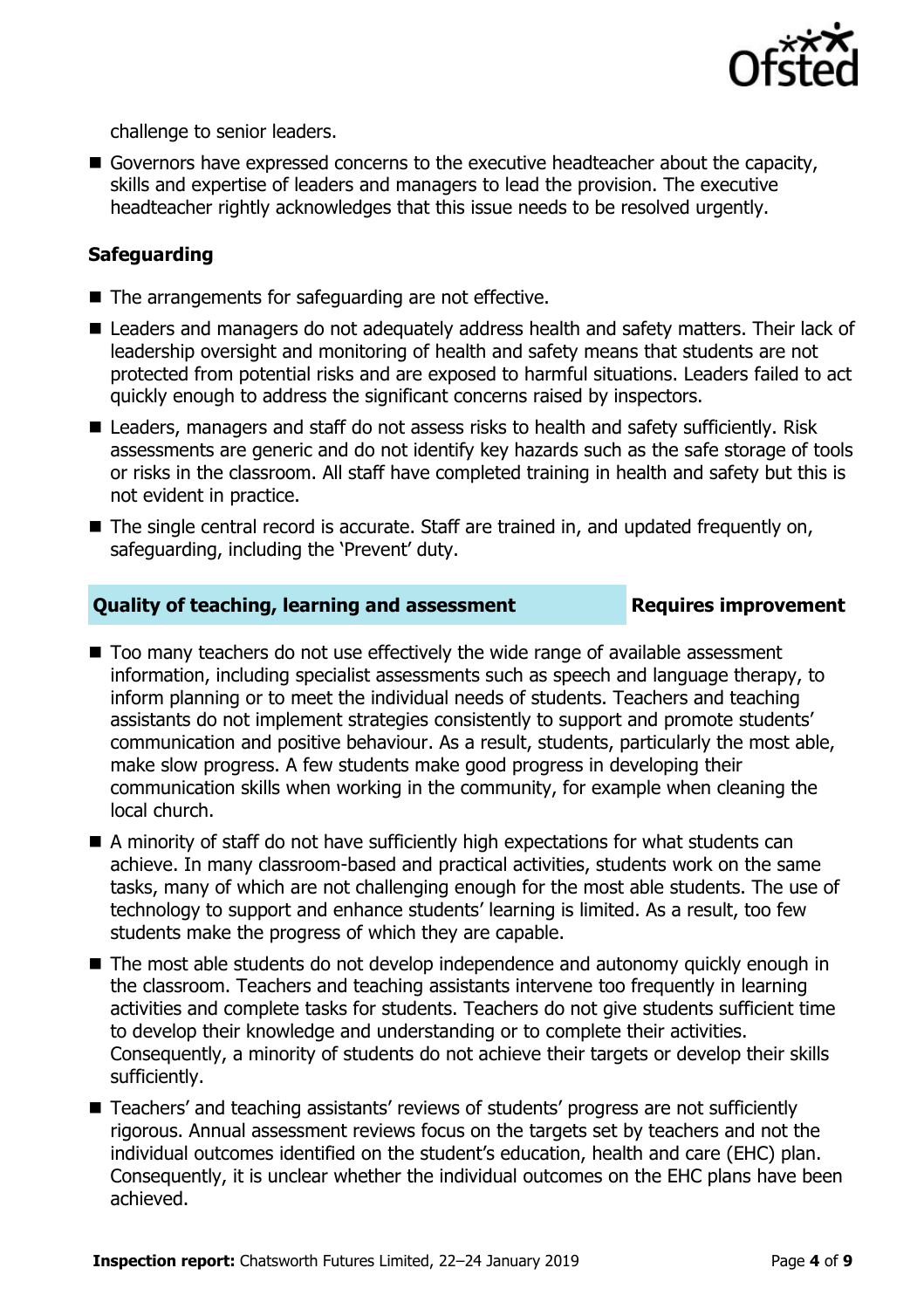

- Although teachers conduct baseline assessments of students' starting points, they do not capture consistently what students can do well and what they need to improve. As a result, teachers do not set sufficiently individualised targets so that each student develops the skills, attributes and competencies that they need to learn or improve.
- The quality of students' work varies significantly across classes. Teachers do not provide consistent feedback to students. As a result, students, particularly the most able, do not receive feedback that helps them to improve the quality of their work. Teachers do not routinely check for and correct errors in spelling, punctuation and grammar to help students improve their written English.
- Most teachers and teaching assistants use verbal feedback in classes effectively to reinforce students' learning and to promote and maintain students' interaction and engagement in lessons. However, a few teachers and teaching assistants use positive feedback too frequently. Consequently, students find it difficult to identify and understand when they have achieved key aspects of their learning.
- Teachers plan and provide activities to increase confidence and promote social interaction and the acquisition of daily living skills effectively. For example, students learn to use public transport, prepare and cook meals and interact with each other during practical activities at college, such as music therapy, and with the local community during visits to supermarkets and local cafes.
- A few students develop their independence and practical and communication skills effectively. For example, in a bicycle repair session, students followed written and oral instructions well and were able to carry out simple safety checks and adjustments with minimal support.

#### **Personal development, behaviour and welfare Inadequate**

- Staff are unaware of critical health and safety issues at the college and fail to give sufficient consideration to students' welfare. They place students in potentially harmful situations. For example, students participating in a cookery activity in the college kitchens were exposed to risks such as corrosive substances left in the cooking area, sharp knives stored on unsafe shelving and trip hazards. A designated sleeping area had sharp nails embedded in the wall at head height and a claw hammer was left on a table in the classroom.
- $\blacksquare$  Students demonstrate positive attitudes to their learning. They display exemplary behaviour and conduct, both in and outside of classes. In lessons, students have high levels of respect for staff and their peers. Teachers manage low-level disruption and challenging behaviour skilfully.
- Established links with feeder schools mean that appropriate procedures are in place to help students make the transition to college. Staff conduct accurate assessments of students' individual needs to ensure that they receive appropriate levels of support. Students attend college for taster days to help them prepare for college life. Students receive appropriate information and guidance at the start of their programme.
- Students' attendance is good. Students arrive on time for their lessons. If they are unable to attend college, staff meet with parents and carers to plan suitable timetables and support strategies that enable students to stay on their programmes.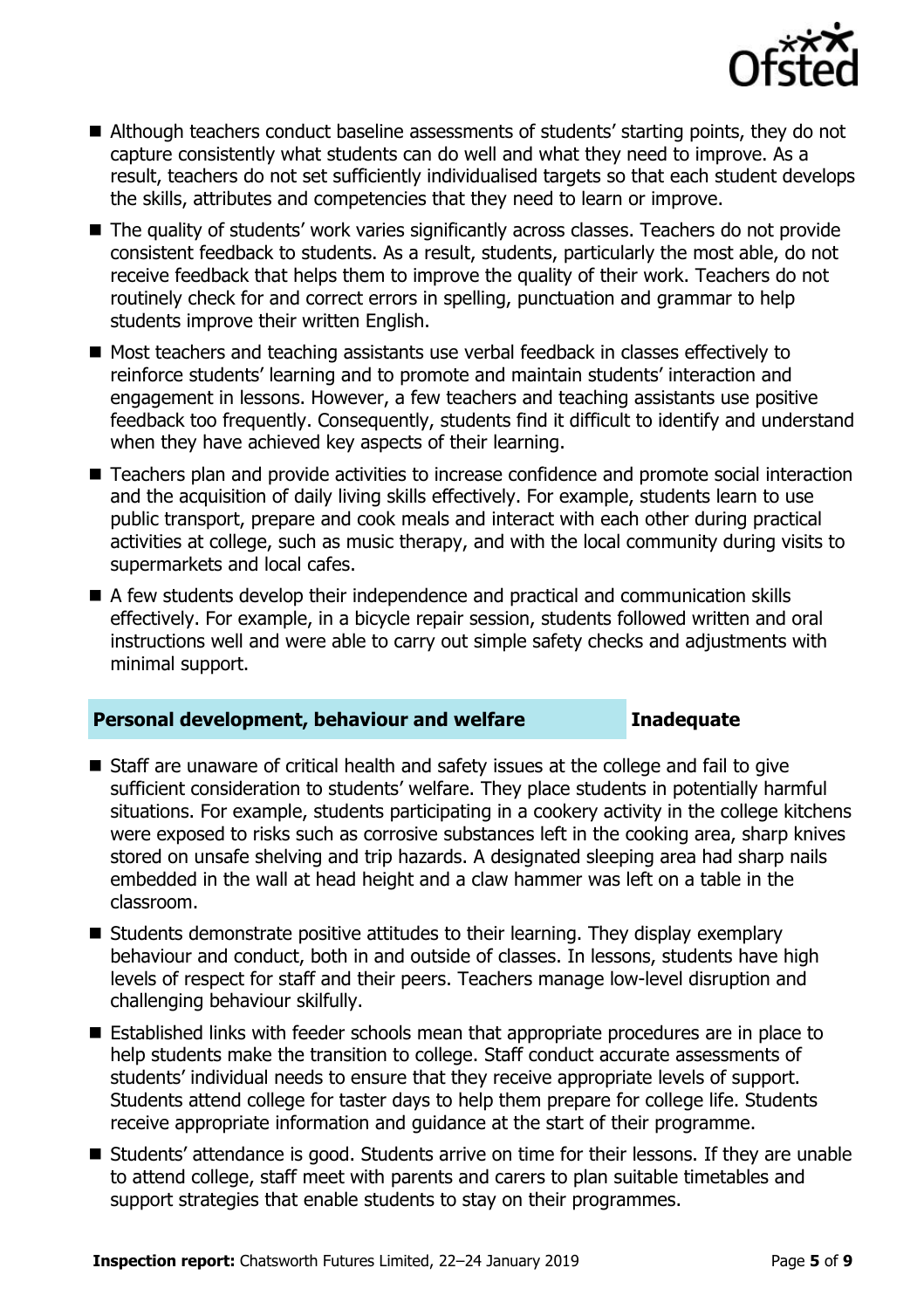

- Most students demonstrate an awareness of how to keep themselves safe. They know who to talk to if they have any concerns or worries. Students understand the importance of staying safe when using the internet. For example, during a discussion on staying safe while online, students were able to identify and explain the risks associated with interacting with strangers in chatrooms and when using social media.
- Students benefit from a good range of enrichment and tutorial activities that help to raise their awareness and understanding of key topics and the wider world. These include the dangers of drugs and alcohol, managing personal hygiene, Chinese New Year and Ramadan. Students participate frequently in activities to promote emotional and physical well-being, such as using the gymnasium at the local leisure centre and sports and yoga classes at the college.
- A few students benefit from external work experience placements at various local employers, including a local cafe and the library. Most students develop their employability skills through practical activities at college, such as horticulture and bicycle repair sessions.
- Careers guidance is not sufficiently developed and requires improvement. As a result, too few students progress to higher levels of study, employment or supported internships after leaving the college.

### **Outcomes for learners Requires improvement**

- Targets for the development of students' skills are limited and do not support students' progress well enough. Consequently, too many students make slow progress and the most able students lack sufficient challenge in their learning and do not make the progress of which they are capable. This weakness was identified at the previous inspection.
- Too few students progress to volunteering, supported internships or supported or paid employment when they leave the college. A few students progress to supported living. Almost all students go to adult day services when they finish their programmes.
- Almost all students enrolled at the college remain on their programme.
- Achievement rates on functional skills English and mathematics at entry level are very high. Achievement rates on the award for further learning and employment are very high.
- Leaders and managers analyse the performance of male and female students well. There are no significant achievement gaps between male and female students.

# **Provider details**

Unique reference number 141887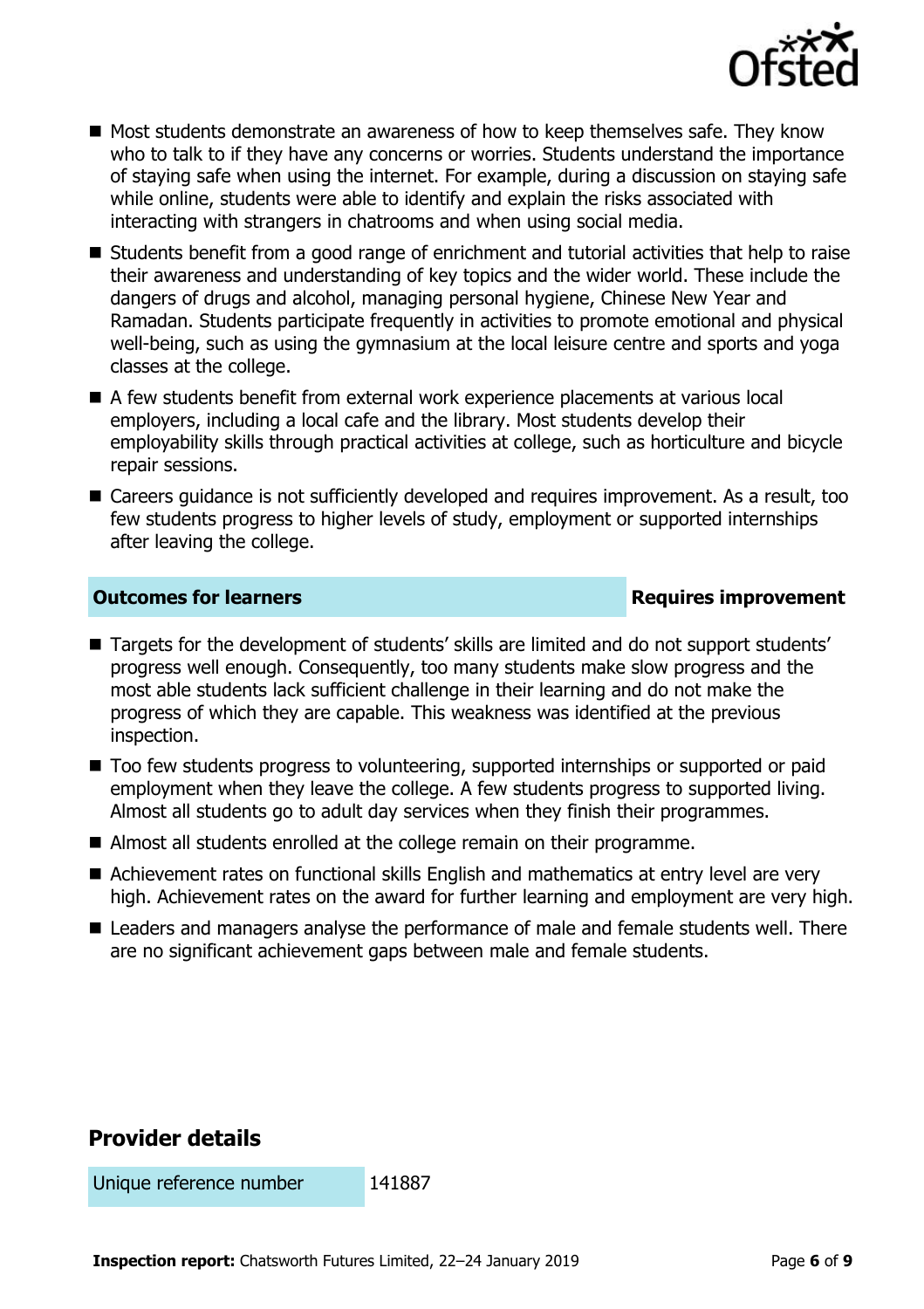

| Type of provider                                                              | Independent specialist college |
|-------------------------------------------------------------------------------|--------------------------------|
| Age range of learners                                                         | $19+$                          |
| Approximate number of all<br>learners over the previous full<br>contract year | 17                             |
| Principal/CEO                                                                 | Martin Hanbury                 |
| Telephone number                                                              | 0161 921 1405                  |
| Website                                                                       | www.chatsworthfutures.org.uk   |

# **Provider information at the time of the inspection**

| Main course or learning                                                                         | Level 1<br>or below |       | Level <sub>2</sub> |       | Level 3   |           | Level 4 |                    |       |
|-------------------------------------------------------------------------------------------------|---------------------|-------|--------------------|-------|-----------|-----------|---------|--------------------|-------|
| programme level                                                                                 |                     |       |                    |       |           |           |         | or above           |       |
| Total number of learners<br>(excluding apprenticeships)                                         | $16 - 18$           | $19+$ | $16 - 18$          |       | $19+$     | $16 - 18$ | $19+$   | $16 - 18$          | $19+$ |
|                                                                                                 |                     | 15    |                    |       |           |           |         |                    |       |
| Number of apprentices by<br>apprenticeship level and age                                        | Intermediate        |       |                    |       | Advanced  |           |         | Higher             |       |
|                                                                                                 | $16 - 18$           |       | $19+$              |       | $16 - 18$ | $19+$     |         | $19+$<br>$16 - 18$ |       |
|                                                                                                 |                     |       |                    |       |           |           |         |                    |       |
| Number of traineeships                                                                          | $16 - 19$           |       |                    | $19+$ |           |           |         | <b>Total</b>       |       |
|                                                                                                 |                     |       |                    |       |           |           |         |                    |       |
| Number of learners aged 14 to<br>16                                                             |                     |       |                    |       |           |           |         |                    |       |
| Number of learners for which<br>the provider receives high-<br>needs funding                    | 15                  |       |                    |       |           |           |         |                    |       |
| At the time of inspection, the<br>provider contracts with the<br>following main subcontractors: |                     |       |                    |       |           |           |         |                    |       |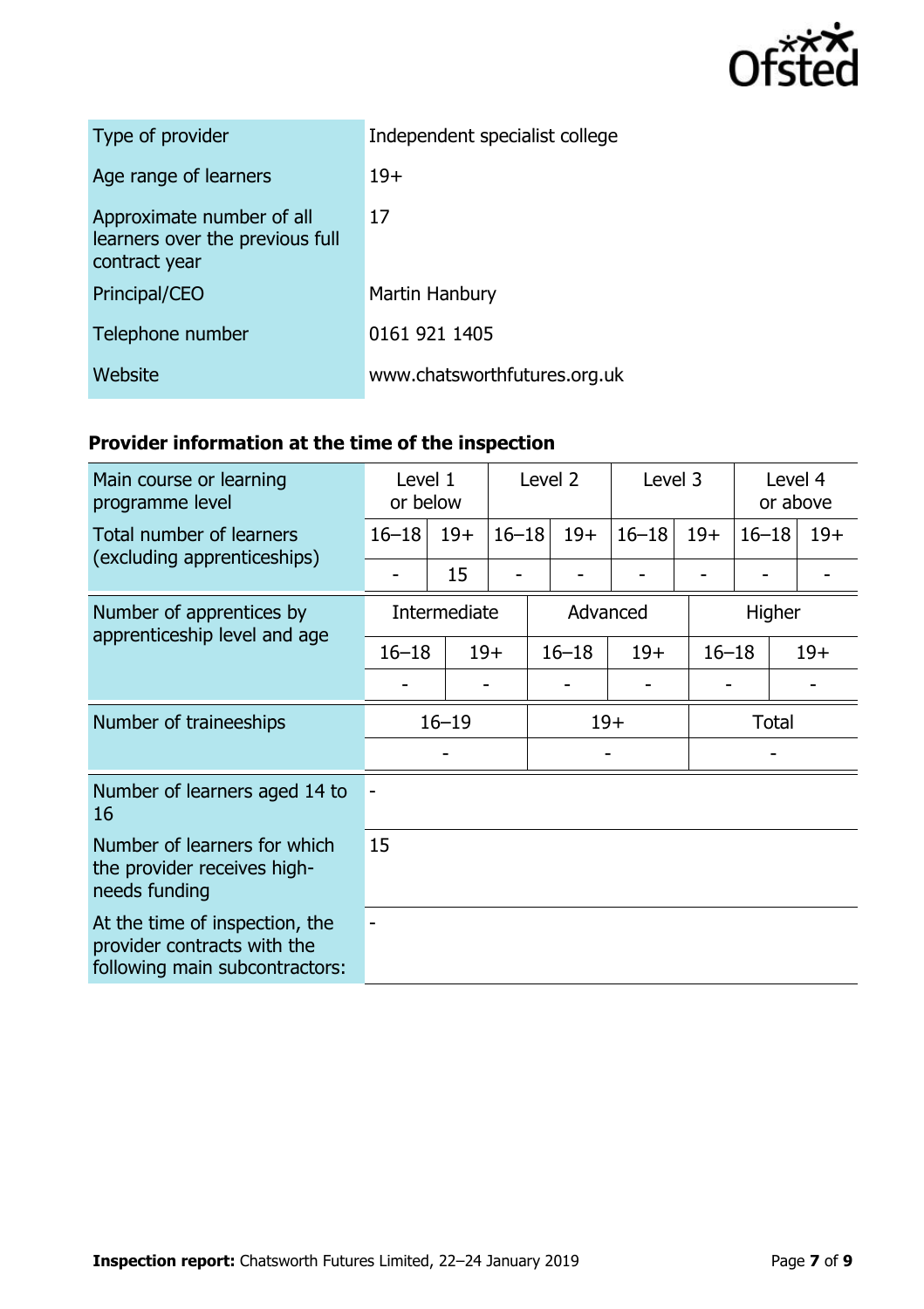

## **Information about this inspection**

The inspection team was assisted by the executive headteacher, as nominee. Inspectors took account of the provider's most recent self-assessment report and development plans, and the previous inspection report. Inspectors used group and individual interviews, telephone calls and online questionnaires to gather the views of learners, staff, parents and stakeholders; these views are reflected within the report. They observed learning sessions, assessments and progress reviews. The inspection took into account all relevant provision at the provider.

#### **Inspection team**

| Anita Pyrkotsch-Jones, lead inspector | Her Majesty's Inspector |
|---------------------------------------|-------------------------|
| <b>Tracy Gillett</b>                  | <b>Ofsted Inspector</b> |
| Neil Clark                            | Ofsted Inspector        |